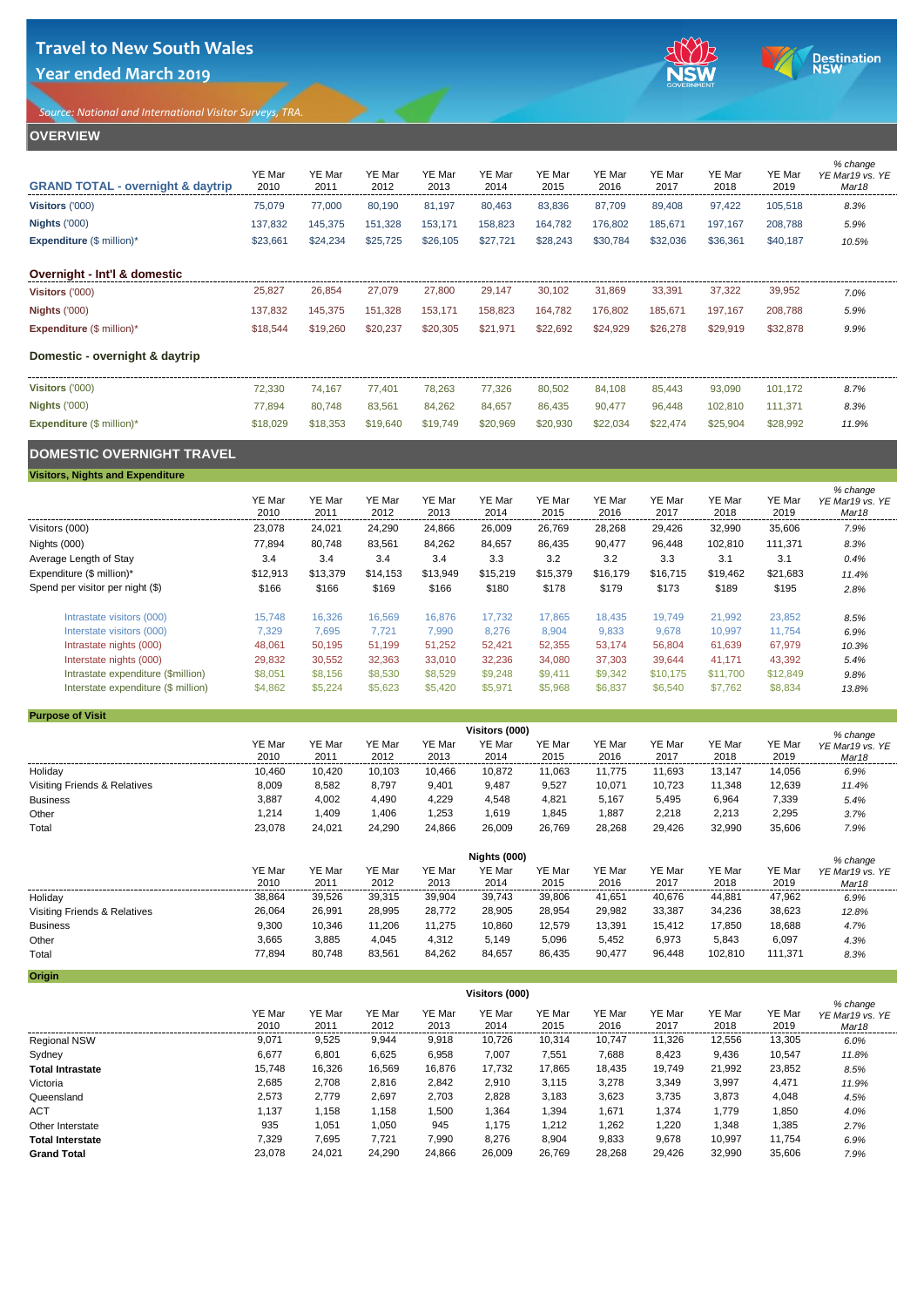**Year ended March 2019**

**Age**





*Source: National and International Visitor Surveys, TRA.* 

|                     |        | Visitors (000) |        |        |        |        |        |        |        |        |                             |  |  |
|---------------------|--------|----------------|--------|--------|--------|--------|--------|--------|--------|--------|-----------------------------|--|--|
|                     | YE Mar | YE Mar         | YE Mar | YE Mar | YE Mar | YE Mar | YE Mar | YE Mar | YE Mar | YE Mar | % change<br>YE Mar19 vs. YE |  |  |
|                     | 2010   | 2011           | 2012   | 2013   | 2014   | 2015   | 2016   | 2017   | 2018   | 2019   | Mar <sub>18</sub>           |  |  |
| 15-29               | 5,305  | 5,435          | 5,092  | 5,635  | 5,630  | 6,301  | 6,423  | 6,617  | 7,711  | 8,336  | 8.1%                        |  |  |
| 30-39               | 4.101  | 4,311          | 4,516  | 4.117  | 4,486  | 4,105  | 4,644  | 4,866  | 5,697  | 6,121  | 7.5%                        |  |  |
| 40-49               | 4,280  | 4,549          | 4,671  | 4,586  | 4,980  | 5,071  | 5,187  | 5,209  | 6,146  | 6,046  | $-1.6%$                     |  |  |
| 50-59               | 4.511  | 4,589          | 4,481  | 4,674  | 4,741  | 4,990  | 5.403  | 5,496  | 5,739  | 6,286  | 9.5%                        |  |  |
| 60-69               | 3.132  | 3,332          | 3,659  | 3,875  | 4,077  | 4,098  | 4,438  | 4,536  | 4,738  | 5,343  | 12.8%                       |  |  |
| $70+$               | 1,750  | 1,804          | 1,872  | 1,980  | 2,095  | 2,204  | 2.173  | 2,702  | 2,959  | 3,474  | 17.4%                       |  |  |
| Total               | 23,078 | 24,021         | 24,290 | 24,866 | 26,009 | 26,769 | 28,268 | 29.426 | 32,990 | 35,606 | 7.9%                        |  |  |
| <b>Travel Party</b> |        |                |        |        |        |        |        |        |        |        |                             |  |  |

|                                                                                                           |                |                | % change       |                |                |                |                |                |                |                |                          |
|-----------------------------------------------------------------------------------------------------------|----------------|----------------|----------------|----------------|----------------|----------------|----------------|----------------|----------------|----------------|--------------------------|
|                                                                                                           | YE Mar<br>2010 | YE Mar<br>2011 | YE Mar<br>2012 | YE Mar<br>2013 | YE Mar<br>2014 | YE Mar<br>2015 | YE Mar<br>2016 | YE Mar<br>2017 | YE Mar<br>2018 | YE Mar<br>2019 | YE Mar19 vs. YE<br>Mar18 |
| Travelling alone                                                                                          | 5,451          | 5.790          | 5,928          | 6,367          | 7.003          | 7.627          | 8.276          | 9.180          | 10.417         | 11.471         | 10.1%                    |
| Adult couple                                                                                              | 6,325          | 6.342          | 6.688          | 6.773          | 6.799          | 6.999          | 7.262          | 7.989          | 8.259          | 8,822          | 6.8%                     |
| Family group - parents and children                                                                       | 5.753          | 6.056          | 5.786          | 5,647          | 5,237          | 5,102          | 5,023          | 4,789          | 5,270          | 5,562          | 5.6%                     |
| Friends or relatives travelling together<br>with(out) children<br>Business associates travelling together | 4.155          | 4,296          | 4,275          | 4,591          | 5,374          | 5,465          | 5,962          | 5,933          | 6,998          | 7,472          | 6.8%                     |
| with(out) spouse<br>Other                                                                                 | 963<br>431     | 1.120<br>416   | 1.156<br>457   | 1.093<br>396   | 1.143<br>453   | 1.153<br>423   | 1.326<br>419   | 1,187<br>347   | 1,707<br>340   | 1.827<br>452   | 7.0%<br>33.0%            |
| Total                                                                                                     | 23,078         | 24.021         | 24,290         | 24,866         | 26,009         | 26,769         | 28,268         | 29,426         | 32.990         | 35,606         | 7.9%                     |

## **Top 5 Activities (sorted by the latest year)**

|                                            | Visitors (000) |                |                |                |                |                |                |                |                |                |                                      |
|--------------------------------------------|----------------|----------------|----------------|----------------|----------------|----------------|----------------|----------------|----------------|----------------|--------------------------------------|
|                                            | YE Mar<br>2010 | YE Mar<br>2011 | YE Mar<br>2012 | YE Mar<br>2013 | YE Mar<br>2014 | YE Mar<br>2015 | YE Mar<br>2016 | YE Mar<br>2017 | YE Mar<br>2018 | YE Mar<br>2019 | % change<br>YE Mar19 vs. YE<br>Mar18 |
| Eat out / dine at a restaurant and/or cafe | 13,025         | 13,821         | 13,863         | 14.076         | 15,817         | 16.165         | 17,611         | 18.550         | 21.329         | 23,610         | 10.7%                                |
| Visit friends & relatives                  | 10.877         | 11.397         | 12,082         | 11,955         | 12,648         | 13,096         | 13,033         | 13.774         | 14.567         | 16,681         | 14.5%                                |
| Sightseeing/looking around                 | 6,567          | 6.518          | 6,375          | 5,843          | 6,343          | 6,549          | 6,398          | 6,820          | 7,824          | 9,515          | 21.6%                                |
| Go to the beach                            | 5,249          | 5.133          | 5,260          | 5.643          | 6,297          | 6.275          | 7.034          | 7.103          | 7,677          | 8,681          | 13.1%                                |
| Pubs, clubs, discos etc                    | 5.161          | 4.710          | 5,371          | 5,577          | 5,639          | 6,278          | 6,815          | 7.146          | 7.770          | 8,555          | 10.1%                                |

## **Top 3 types of Accommodation used (sorted by the latest year)**

|                                           | Nights (000)   |                |                |                |                |                |                |                       |                |                | % change                             |
|-------------------------------------------|----------------|----------------|----------------|----------------|----------------|----------------|----------------|-----------------------|----------------|----------------|--------------------------------------|
|                                           | YE Mar<br>2010 | YE Mar<br>2011 | YE Mar<br>2012 | YE Mar<br>2013 | YE Mar<br>2014 | YE Mar<br>2015 | YE Mar<br>2016 | <b>YE Mar</b><br>2017 | YE Mar<br>2018 | YE Mar<br>2019 | YE Mar19 vs. YE<br>Mar <sub>18</sub> |
| Friends or relatives property             | 30.489         | 30.525         | 32.251         | 34.282         | 32.550         | 33.152         | 34.460         | 37.165                | 39.467         | 44.500         | 12.8%                                |
| Standard hotel/motor inn (below 4 star)   | 12,018         | 12.921         | 12.668         | 1.228          | 12.182         | 13.256         | 12.836         | 13.064                | 14.322         | 15.465         | 8.0%                                 |
| Caravan park or commercial camping ground | 9,151          | 10.389         | 10.904         | 10.586         | 11.248         | 10.104         | 11.169         | 10.343                | 10.396         | 10,852         | 4.4%                                 |

## **Top 3 types of Transport used (sorted by the latest year)**

|                                |                | Visitors (000) |                |                |                |                |                |                       |                       |                |                                                  |  |
|--------------------------------|----------------|----------------|----------------|----------------|----------------|----------------|----------------|-----------------------|-----------------------|----------------|--------------------------------------------------|--|
|                                | YE Mar<br>2010 | YE Mar<br>2011 | YE Mar<br>2012 | YE Mar<br>2013 | YE Mar<br>2014 | YE Mar<br>2015 | YE Mar<br>2016 | <b>YE Mar</b><br>2017 | <b>YE Mar</b><br>2018 | YE Mar<br>2019 | % change<br>YE Mar19 vs. YE<br>Mar <sub>18</sub> |  |
| Private vehicle or company car | 17,785         | 18.278         | 18.564         | 19.353         | 19,598         | 20.399         | 21.540         | 22.302                | 24.955                | 26.940         | 8.0%                                             |  |
| Aircraft                       | 3,837          | 4,062          | 4.160          | 3,949          | 4,572          | 4,469          | 4,813          | 5.178                 | 5,935                 | 6,355          | 7.1%                                             |  |
| Railway                        | 84             | 958            | 886            | 947            | .146           | ,227           | ,314           | .393                  | A40, l                | 611,           | 11.9%                                            |  |

# **INTERNATIONAL OVERNIGHT TRAVEL**

| <b>Visitors, Nights and Expenditure</b> |                |                |                |                |                |                |                |                |                |                |                                                  |
|-----------------------------------------|----------------|----------------|----------------|----------------|----------------|----------------|----------------|----------------|----------------|----------------|--------------------------------------------------|
|                                         | YE Mar<br>2010 | YE Mar<br>2011 | YE Mar<br>2012 | YE Mar<br>2013 | YE Mar<br>2014 | YE Mar<br>2015 | YE Mar<br>2016 | YE Mar<br>2017 | YE Mar<br>2018 | YE Mar<br>2019 | % change<br>YE Mar19 vs. YE<br>Mar <sub>18</sub> |
| Visitors (000)                          | 2.749          | 2.833          | 2.789          | 2,933          | 3.138          | 3,333          | 3,601          | 3.965          | 4,332          | 4,346          | 0.3%                                             |
| Nights (000)                            | 59.938         | 64.628         | 67.766         | 68.909         | 74.166         | 78.347         | 86.326         | 89.223         | 94.357         | 97.418         | 3.2%                                             |
| Average Length of Stay                  | 21.8           | 22.8           | 24.3           | 23.5           | 23.6           | 23.5           | 24.0           | 22.5           | 21.8           | 22.4           | 2.9%                                             |
| Expenditure (\$ million)*               | 5.631          | 5.881          | 6,084          | 6.356          | 6.752          | 7.313          | 8,750          | 9,562          | 10.457         | 11.195         | 7.1%                                             |
| Spend per visitor per night (\$)        | 94             | 91             | 90             | 92             | 91             | 93             | 101            | 107            | 111            | 115            | 3.7%                                             |

| <b>Purpose of Visit</b>      |                |                |                |                |                |                |                |                |                |                |                          |
|------------------------------|----------------|----------------|----------------|----------------|----------------|----------------|----------------|----------------|----------------|----------------|--------------------------|
|                              |                |                |                | % change       |                |                |                |                |                |                |                          |
|                              | YE Mar<br>2010 | YE Mar<br>2011 | YE Mar<br>2012 | YE Mar<br>2013 | YE Mar<br>2014 | YE Mar<br>2015 | YE Mar<br>2016 | YE Mar<br>2017 | YE Mar<br>2018 | YE Mar<br>2019 | YE Mar19 vs. YE<br>Mar18 |
| Holiday                      | 1,504          | 1,519          | 1,460          | 1,557          | .655           | 1,789          | 0.988          | 2,195          | 2,469          | 2,451          | $-0.7%$                  |
| Visiting Friends & Relatives | 777            | 808            | 807            | 846            | 942            | 976            | 1,028          | 1,099          | 1,225          | 1,210          | $-1.2%$                  |
| <b>Business</b>              | 362            | 402            | 377            | 379            | 399            | 402            | 376            | 413            | 478            | 480            | 0.3%                     |
| Employment                   | 56             | 69             | 77             | 78             | 80             | 93             | 103            | 112            | 81             | 82             | 0.7%                     |
| Education                    | 141            | 145            | 150            | 144            | 143            | 152            | 180            | 213            | 221            | 244            | 10.3%                    |
| Other <sup>^</sup>           | 136            | 159            | 142            | 176            | 175            | 192            | 211            | 238            | 264            | 293            | 11.0%                    |
| Total                        | 2,749          | 2.833          | 2.789          | 2,933          | 3,138          | 3,333          | 3,601          | 3,965          | 4,332          | 4,346          | 0.3%                     |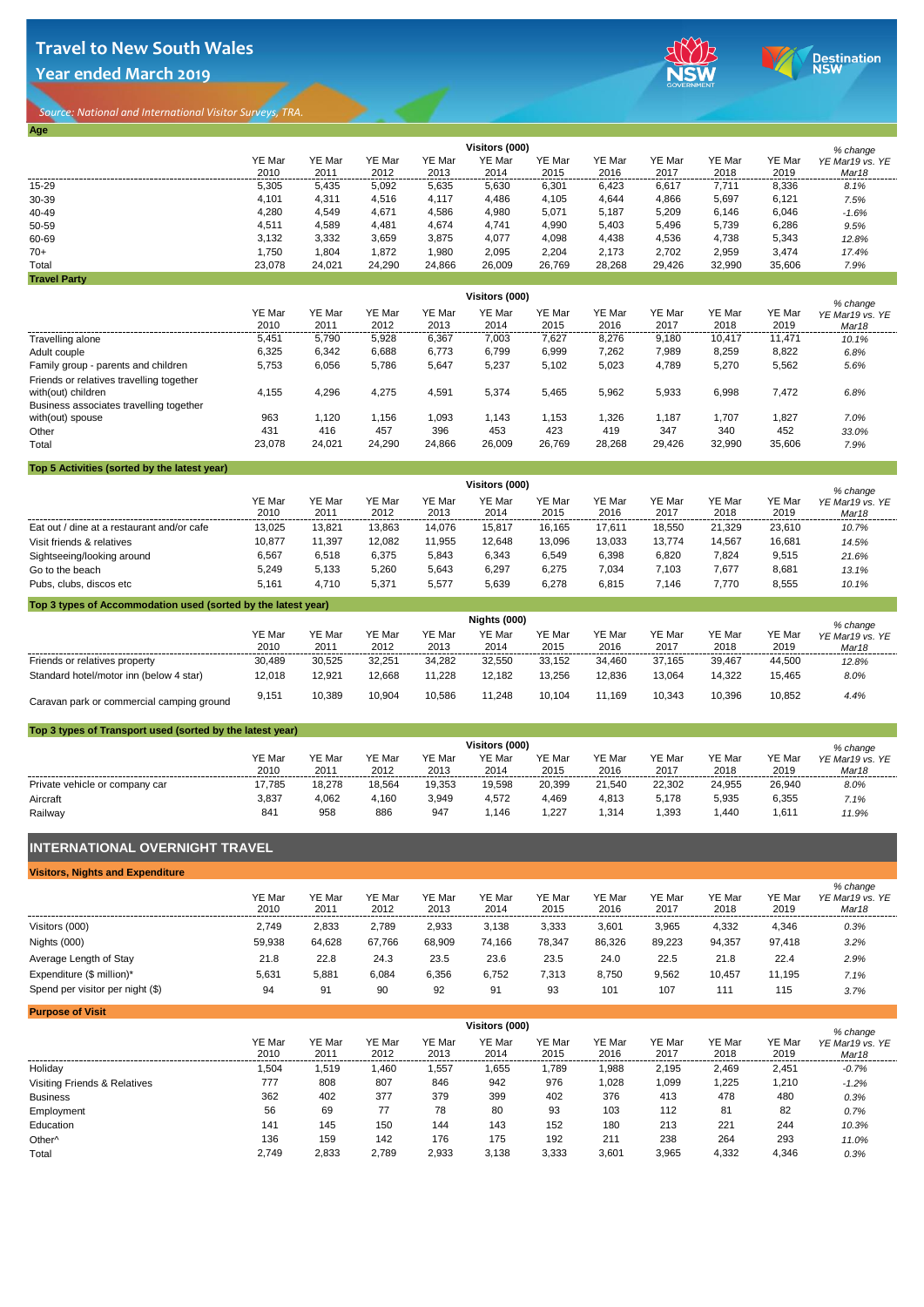*Source: National and International Visitor Surveys, TRA.* 

**Year ended March 2019**

**Purpose of Visit**





|                                                                                          |                  |                  |                  |                  | Nights (000)             |                  |                  |                  |                  |                  | % change                    |
|------------------------------------------------------------------------------------------|------------------|------------------|------------------|------------------|--------------------------|------------------|------------------|------------------|------------------|------------------|-----------------------------|
|                                                                                          | YE Mar           | YE Mar           | YE Mar           | YE Mar           | YE Mar                   | YE Mar           | YE Mar           | YE Mar           | YE Mar           | YE Mar           | YE Mar19 vs. YE             |
|                                                                                          | 2010             | 2011             | 2012             | 2013             | 2014                     | 2015             | 2016             | 2017             | 2018             | 2019             | Mar18                       |
| Holiday                                                                                  | 20,683           | 20,444           | 20,536           | 20,838           | 23,091                   | 22,640           | 24,368           | 25,976           | 27,790           | 28,451           | 2.4%                        |
| Visiting Friends & Relatives                                                             | 13,922           | 16,939           | 16,902           | 17,552           | 20,231                   | 21,592           | 24,026           | 23,627           | 27,186           | 26,961           | $-0.8%$                     |
| <b>Business</b><br>Employment                                                            | 3,257<br>4,632   | 3,608<br>5,824   | 3,859<br>8,041   | 4,172<br>8,343   | 3,871<br>8,104           | 4,145<br>9,907   | 3,503<br>11,424  | 3,355<br>11,451  | 3,732<br>8,591   | 4,159<br>8,573   | 11.4%<br>$-0.2%$            |
| Education                                                                                | 17,070           | 17,187           | 17,846           | 17,434           | 18,184                   | 19,271           | 22,432           | 24,355           | 26,474           | 28,594           | 8.0%                        |
| Other <sup>^</sup>                                                                       | 374              | 625              | 583              | 570              | 684                      | 792              | 573              | 458              | 584              | 680              | 16.5%                       |
| Total                                                                                    | 59,938           | 64,628           | 67,766           | 68,909           | 74,166                   | 78,347           | 86,326           | 89,223           | 94,357           | 97,418           | 3.2%                        |
| Top 5 Int'l source markets to New South Wales                                            |                  |                  |                  |                  |                          |                  |                  |                  |                  |                  |                             |
|                                                                                          |                  |                  |                  |                  | Visitors (000)           |                  |                  |                  |                  |                  | % change                    |
|                                                                                          | YE Mar<br>2010   | YE Mar<br>2011   | YE Mar<br>2012   | YE Mar<br>2013   | YE Mar<br>2014           | YE Mar<br>2015   | YE Mar<br>2016   | YE Mar<br>2017   | YE Mar<br>2018   | YE Mar<br>2019   | YE Mar19 vs. YE<br>Mar18    |
| China                                                                                    | 240              | 290              | 320              | 385              | 431                      | 509              | 620              | 710              | 798              | 763              | $-4.3%$                     |
| United States of America                                                                 | 303              | 290              | 280              | 296              | 316                      | 340              | 381              | 431              | 489              | 507              | 3.9%                        |
| New Zealand                                                                              | 366              | 397              | 386              | 397              | 409                      | 415              | 434              | 441              | 443              | 441              | $-0.4%$                     |
| United Kingdom                                                                           | 377              | 356              | 333              | 307              | 347                      | 339              | 356              | 375              | 383              | 359              | $-6.3%$                     |
| Korea                                                                                    | 142              | 159              | 152              | 143              | 149                      | 154              | 172              | 206              | 222              | 207              | $-6.8%$                     |
| Age                                                                                      |                  |                  |                  |                  |                          |                  |                  |                  |                  |                  |                             |
|                                                                                          |                  |                  |                  |                  | Visitors (000)           |                  |                  |                  |                  |                  | % change                    |
|                                                                                          | YE Mar           | YE Mar           | YE Mar           | YE Mar           | YE Mar                   | YE Mar           | YE Mar           | YE Mar           | YE Mar           | YE Mar           | YE Mar19 vs. YE             |
| 15-29                                                                                    | 2010<br>941      | 2011<br>943      | 2012<br>959      | 2013<br>966      | 2014<br>1,014            | 2015<br>1,100    | 2016<br>1,198    | 2017<br>1,266    | 2018<br>1,293    | 2019<br>1,314    | Mar18<br>1.6%               |
| 30-39                                                                                    | 538              | 569              | 571              | 553              | 577                      | 599              | 649              | 731              | 770              | 802              | 4.1%                        |
| 40-49                                                                                    | 448              | 466              | 433              | 479              | 495                      | 530              | 535              | 587              | 662              | 634              | $-4.3%$                     |
| 50-59                                                                                    | 456              | 444              | 411              | 457              | 510                      | 550              | 578              | 644              | 729              | 728              | $-0.2%$                     |
| 60-69                                                                                    | 293              | 326              | 326              | 370              | 413                      | 418              | 484              | 565              | 651              | 645              | $-0.9%$                     |
| $70+$                                                                                    | 73               | 86               | 90               | 109              | 129                      | 135              | 156              | 171              | 227              | 223              | $-1.4%$                     |
| Total                                                                                    | 2,749            | 2,833            | 2,789            | 2,933            | 3,138                    | 3,333            | 3,601            | 3,965            | 4,332            | 4,346            | 0.3%                        |
| <b>Travel Party</b>                                                                      |                  |                  |                  |                  |                          |                  |                  |                  |                  |                  |                             |
|                                                                                          |                  |                  |                  |                  | Visitors (000)           |                  |                  |                  |                  |                  | % change                    |
|                                                                                          | YE Mar<br>2010   | YE Mar<br>2011   | YE Mar<br>2012   | YE Mar<br>2013   | YE Mar<br>2014           | YE Mar<br>2015   | YE Mar<br>2016   | YE Mar<br>2017   | YE Mar<br>2018   | YE Mar<br>2019   | YE Mar19 vs. YE<br>Mar18    |
| Travelling alone                                                                         | 1,701            | 1,633            | 1,597            | 1,617            | 1,688                    | 1,771            | 1,864            | 2,032            | 2,182            | 2,193            | 0.5%                        |
| Adult couple                                                                             | 548              | 578              | 534              | 583              | 634                      | 667              | 746              | 816              | 949              | 948              | $-0.2%$                     |
| Family group - parent(s) and children                                                    | 208              | 234              | 266              | 293              | 350                      | 386              | 413              | 471              | 514              | 557              | 8.4%                        |
|                                                                                          |                  |                  |                  |                  |                          |                  |                  |                  |                  |                  |                             |
| Friends and/ or relatives travelling together<br>Business associates travelling together | 212              | 262              | 251              | 290              | 324                      | 370              | 445              | 493              | 518              | 476              | $-8.1%$                     |
| with(out) spouse                                                                         | 80               | 124              | 126              | 133              | 125                      | 126              | 119              | 132              | 149              | 156              | 5.3%                        |
| Other                                                                                    |                  | n/p              | 15               | 17               | 17                       | 13               | 14               | 20               | 21               | 16               | $-22.2%$                    |
| Total                                                                                    | 2,749            | 2,833            | 2,789            | 2,933            | 3,138                    | 3,333            | 3,601            | 3,965            | 4,332            | 4,346            | 0.3%                        |
| Top 5 activities on the trip to Australia (sorted by the latest year)                    |                  |                  |                  |                  |                          |                  |                  |                  |                  |                  |                             |
|                                                                                          |                  |                  |                  |                  | Visitors (000)           |                  |                  |                  |                  |                  | % change                    |
|                                                                                          | YE Mar           | YE Mar           | YE Mar           | YE Mar           | YE Mar                   | YE Mar           | YE Mar           | YE Mar           | YE Mar           | YE Mar           | YE Mar19 vs. YE             |
|                                                                                          | 2010             | 2011             | 2012             | 2013             | 2014                     | 2015             | 2016             | 2017             | 2018             | 2019             | Mar18                       |
| Eat out / dine at a restaurant and/or cafe                                               | 2,390            | 2,399            | 2,322            | 2,503            | 2,696                    | 2,933            | 3,198            | 3,624            | 3,955            | 3,945            | $-0.2%$                     |
| Go shopping for pleasure                                                                 | 2,081            | 2,061            | 1,996            | 2,167            | 2,306                    | 2,511            | 2,736            | 3,094            | 3,267            | 3,274            | 0.2%                        |
| Sightseeing/looking around                                                               | 2,027            | 2,050            | 1,953            | 2,090            | 2,183                    | 2,340            | 2,560            | 3,024            | 3,270            | 3,204            | $-2.0%$                     |
| Go to the beach                                                                          | 1,784            | 1,794            | 1,789            | 1,901            | 2,060                    | 2,235            | 2,490            | 2,750            | 2,969            | 2,906            | $-2.1%$                     |
| Visit national parks / state parks                                                       | 1,309            | 1,299            | 1,270            | 1,342            | 1,456                    | 1,669            | 1,869            | 2,128            | 2,232            | 2,196            | $-1.6%$                     |
| <b>First or Return Visitor to Australia</b>                                              |                  |                  |                  |                  |                          |                  |                  |                  |                  |                  |                             |
|                                                                                          |                  |                  |                  |                  | Visitors (000)           |                  |                  |                  |                  |                  | % change                    |
|                                                                                          | YE Mar           | YE Mar           | YE Mar           | YE Mar           | YE Mar<br>2014           | YE Mar           | YE Mar           | YE Mar           | YE Mar           | YE Mar           | YE Mar19 vs. YE             |
| First visit                                                                              | 2010<br>1,273    | 2011<br>1,290    | 2012<br>1,301    | 2013<br>1,369    | 1,453                    | 2015<br>1,573    | 2016<br>1,703    | 2017<br>1,882    | 2018<br>2,099    | 2019<br>2,034    | Mar18<br>$-3.1%$            |
| Return visit                                                                             | 1,476            | 1,543            | 1,489            | 1,565            | 1,684                    | 1,760            | 1,898            | 2,083            | 2,233            | 2,312            | 3.5%                        |
| Total                                                                                    | 2,749            | 2,833            | 2,789            | 2,933            | 3,138                    | 3,333            | 3,601            | 3,965            | 4,332            | 4,346            | 0.3%                        |
| Top 3 types of Accommodation (sorted by the latest year)                                 |                  |                  |                  |                  |                          |                  |                  |                  |                  |                  |                             |
|                                                                                          |                  |                  |                  |                  | Nights (000)             |                  |                  |                  |                  |                  | % change                    |
|                                                                                          | YE Mar           | YE Mar           | YE Mar           | YE Mar           | YE Mar                   | YE Mar           | YE Mar           | YE Mar           | YE Mar           | YE Mar           | YE Mar19 vs. YE             |
|                                                                                          | 2010             | 2011             | 2012             | 2013             | 2014                     | 2015             | 2016             | 2017             | 2018             | 2019             | Mar18                       |
| Rented house/apartment/flat or unit<br>Friends or relatives property                     | 23,697<br>17,920 | 25,020<br>21,413 | 27,911<br>21,337 | 29,118<br>21,764 | 29,954<br>23,803         | 31,838<br>25,276 | 36,141<br>27,794 | 37,249<br>27,390 | 39,520<br>29,340 | 43,075<br>29,122 | 9.0%<br>$-0.7%$             |
| Standard hotel/motor inn (below 4 star)                                                  | 3,217            | 3,324            | 3,311            | 3,391            | 3,435                    | 3,467            | 3,697            | 3,849            | 4,318            | 4,432            | 2.6%                        |
|                                                                                          |                  |                  |                  |                  |                          |                  |                  |                  |                  |                  |                             |
| Top 3 types of Transport used (sorted by the latest year)                                |                  |                  |                  |                  |                          |                  |                  |                  |                  |                  |                             |
|                                                                                          | YE Mar           | YE Mar           | YE Mar           | YE Mar           | Visitors (000)<br>YE Mar | YE Mar           | YE Mar           | YE Mar           | YE Mar           | YE Mar           | % change<br>YE Mar19 vs. YE |
|                                                                                          | 2010             | 2011             | 2012             | 2013             | 2014                     | 2015             | 2016             | 2017             | 2018             | 2019             | Mar18                       |
| Aircraft                                                                                 | 780              | 860              | 827              | 926              | 971                      | 1,023            | 1,052            | 1,183            | 1,299            | 1,216            | $-6.4%$                     |
| Private vehicle or company car                                                           | 836              | 844              | 824              | 829              | 892                      | 940              | 982              | 1,042            | 1,090            | 1,064            | $-2.4%$                     |
| Local public transport                                                                   | 313              | 366              | 404              | 394              | 453                      | 492              | 575              | 622              | 759              | 812              | 7.0%                        |
|                                                                                          |                  |                  |                  |                  |                          |                  |                  |                  |                  |                  |                             |
|                                                                                          |                  |                  |                  |                  |                          |                  |                  |                  |                  |                  |                             |
|                                                                                          |                  |                  |                  |                  |                          |                  |                  |                  |                  |                  |                             |